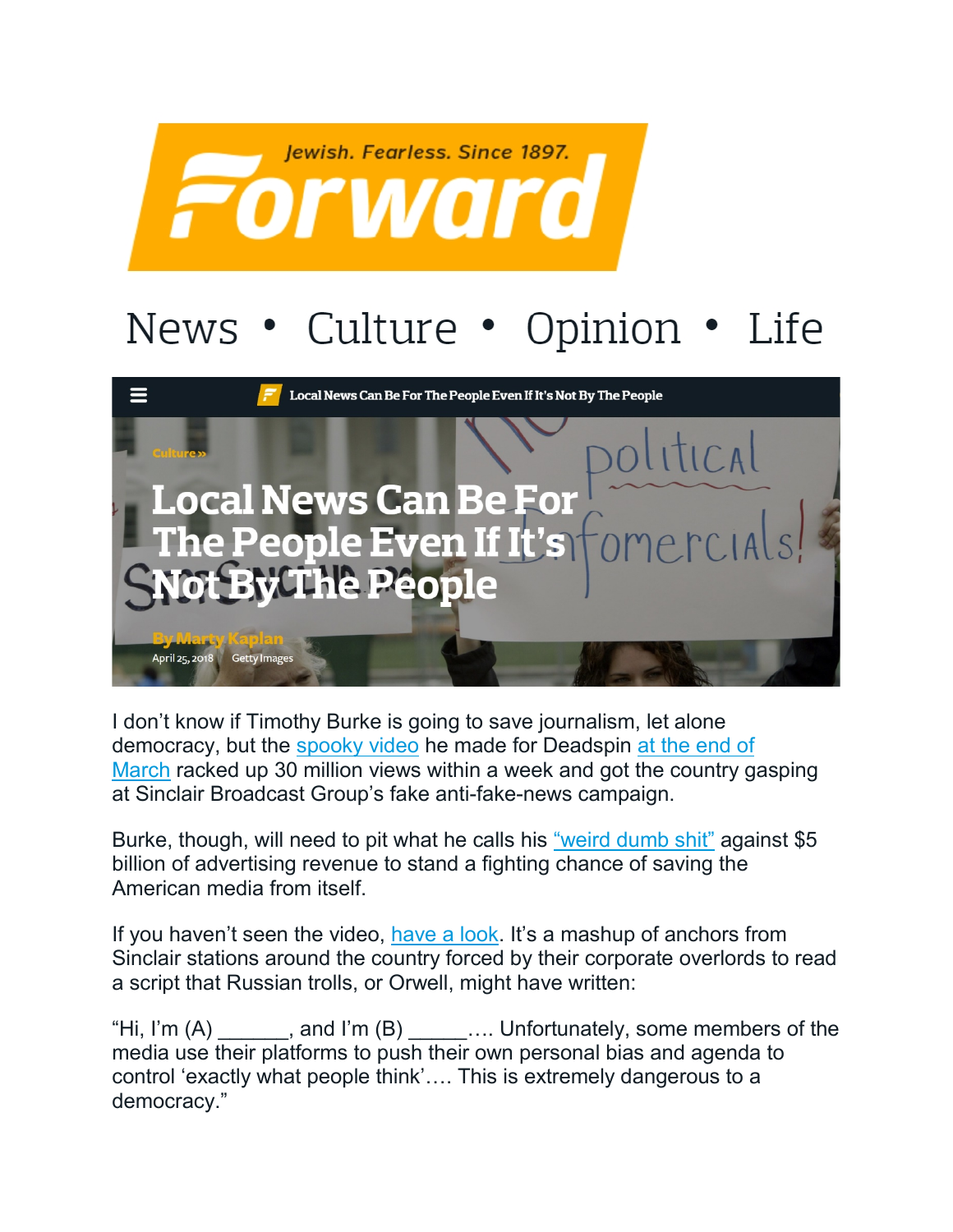Burke's viral video threw attention on Sinclair's buyout of Tribune Media, now pending at the FCC. With its 173 stations, already the nation's biggest chain, Sinclair's \$4 billion play for dozens of Tribune stations would extend its reach to 72% of TV households.

It's our decision. Should we really entrust them with that power?

But even if Sinclair weren't committing what Philly Inquirer columnist [Will](http://www.philly.com/philly/columnists/will_bunch/stop-sinclair-broadcast-group-philadelpia-phl17-tribune-merger-20180412.html)  [Bunch calls](http://www.philly.com/philly/columnists/will_bunch/stop-sinclair-broadcast-group-philadelpia-phl17-tribune-merger-20180412.html) "apocalyptic zombie journalism," even if it owned 50 stations instead of 200, the role that local TV news could play in hastening democracy's twilight would still be worth freaking out about.



Forward

## Oh Kaplan, My Kaplan

You may not watch local TV news much, or at all. But [25 million](https://www.usatoday.com/story/opinion/2018/04/03/sinclair-danger-not-trumpian-script-but-owning-too-many-tv-stations-column/482202002/) Americans do watch it nightly, which is 10 times [more primetime viewers](http://deadline.com/2018/04/fox-news-channel-wins-quarter-ratings-msnbc-grows-double-digits-tv-ratings-1202357538/) than Fox News gets, 13 times more than MSNBC and nearly 25 times more than CNN. At the same time, 85% of Americans say they [trust](http://assets.pewresearch.org/wp-content/uploads/sites/13/2017/05/09125944/PJ_2017.05.10_Media-Attitudes_TOPLINE.pdf) the information they get from local news outlets "some" or "a lot"; only 35% say that about social media like Facebook and Twitter.

What's on local news? Its business model — advertising — drives everything else. In the 1970s, when broadcast networks discovered that news could be a profit center like their entertainment divisions, an industry of local TV consultants sprang up. Their message to news directors and general managers: Politics is ratings poison. Stations listened. By 1998, when my USC colleague Matt Hale and I measured how much coverage California stations gave to that year's gubernatorial race, the [answer](https://learcenter.org/pdf/1998CA.pdf) was less than onehalf of 1% of their news time — hardly enough to clear your throat. News may be a profit center, but news about policy? Not so much.

In the years that followed, we [studied](https://learcenter.org/project/news/pubs/) stations all over the country. Here's one [grim finding:](https://learcenter.org/pdf/LocalNewsRelease.pdf) In a typical half-hour of LA local news, coverage of city and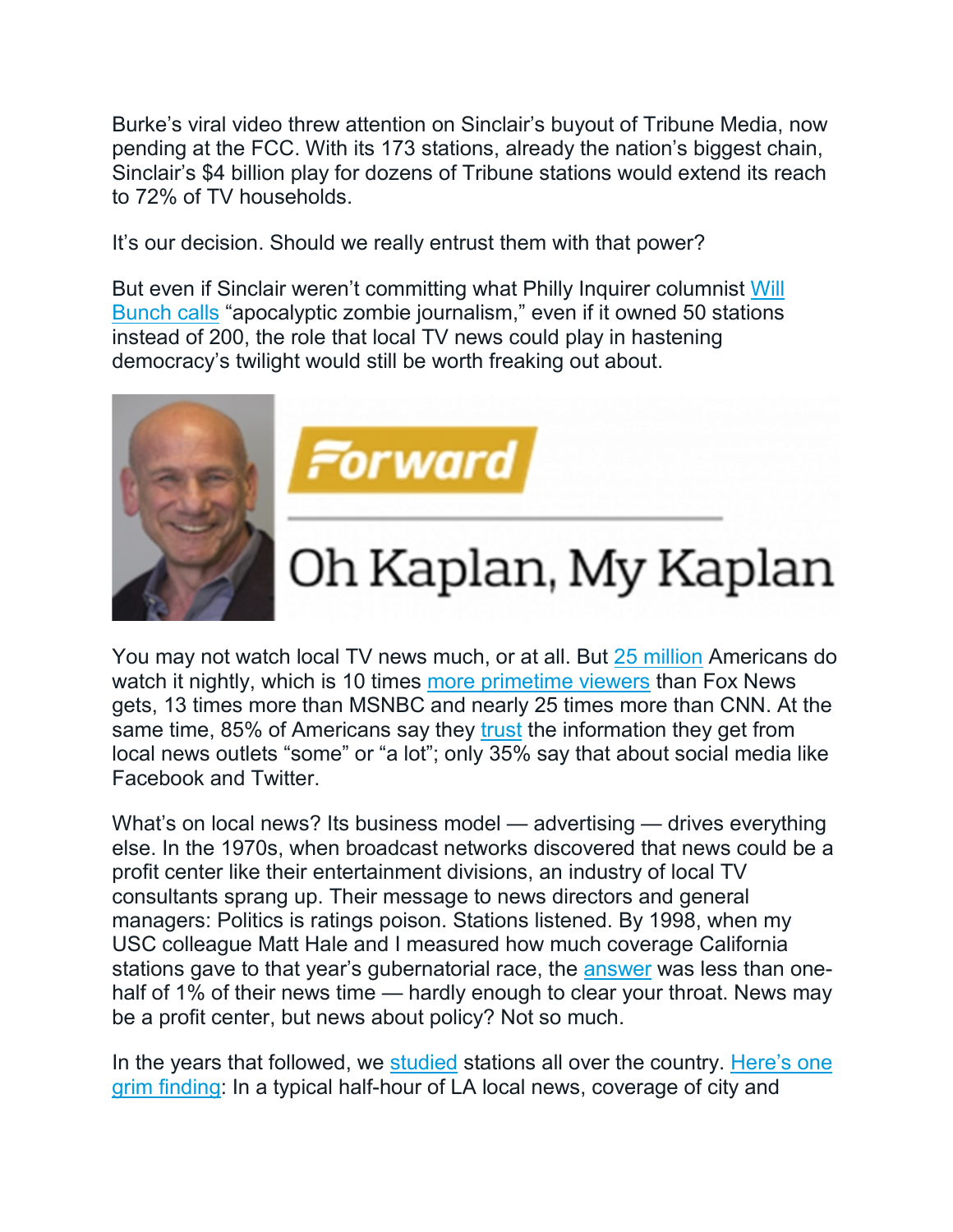county government — stories like education, transportation, health care, immigration, law enforcement, the budget, new ordinances and voting procedures — all together amounted to 22 seconds. On the other hand, crime stories took up almost 3 minutes, and almost invariably at the top of the broadcast. So crime 10%, local politics 1%. "If it bleeds, it leads" is an iron law of ratings, and not just in LA.

The picture of our world that local TV news paints has mean streets. People are victims, not citizens. Deliberation bores them; conflict rocks, That the filter bubble inhabited by 25 million Americans. When politics penetrate, it's as politainment — a reality soap delivering eyeballs to advertisers. That's how Sinclair's home office reframes politics: Self-government as outrage theater.

The advertisers who fund the stations sell more than soap. When we bitch about big money corrupting politics, we usually mean candidates selling their souls to contributors. We should bitch even more about why candidates need that money: to pay for media. During the 2016 campaign cycle, campaigns, PACs, special interests, independent committees and (thanks, Citizens United) undisclosed donors spent close to [\\$10 billion](http://adage.com/article/media/2016-political-broadcast-tv-spend-20-cable-52/307346/) on political advertising. Nearly half of that went to TV stations' bottom lines.

Because those airwaves, like the air, are public goods, owned by we the people, station owners need licenses to broadcast over them. The FCC — our FCC, in principle — grants those licenses for 8 years, for free. In exchange, stations promise to serve the public interest. Eight years later, here's how a station renews its license: It sends a postcard to the FCC. What must a station do to prove it's kept its end of the public interest contract? Nada. It could run only crime news, or only Sarah Huckabee Sanders or no news at all. Since the Communications Act was passed in 1934, the FCC has revoked [only a](http://thehill.com/policy/technology/227039-fcc-unlikely-to-revoke-broadcasting-licenses-for-fox-say-experts)  [handful](http://thehill.com/policy/technology/227039-fcc-unlikely-to-revoke-broadcasting-licenses-for-fox-say-experts) of licenses. A station license is basically a license to print money.

Political scientists call people whose news sources are light on substance "low information voters," but really, "voters" is wishful thinking. They may not learn much from TV news, but they do see plenty negative stuff that disgusts them. More campaign ads are  $n$ asty than not. The effect negative campaigning has, beyond making us want to take a shower? It polarizes. Worse, it suppresses turnout.